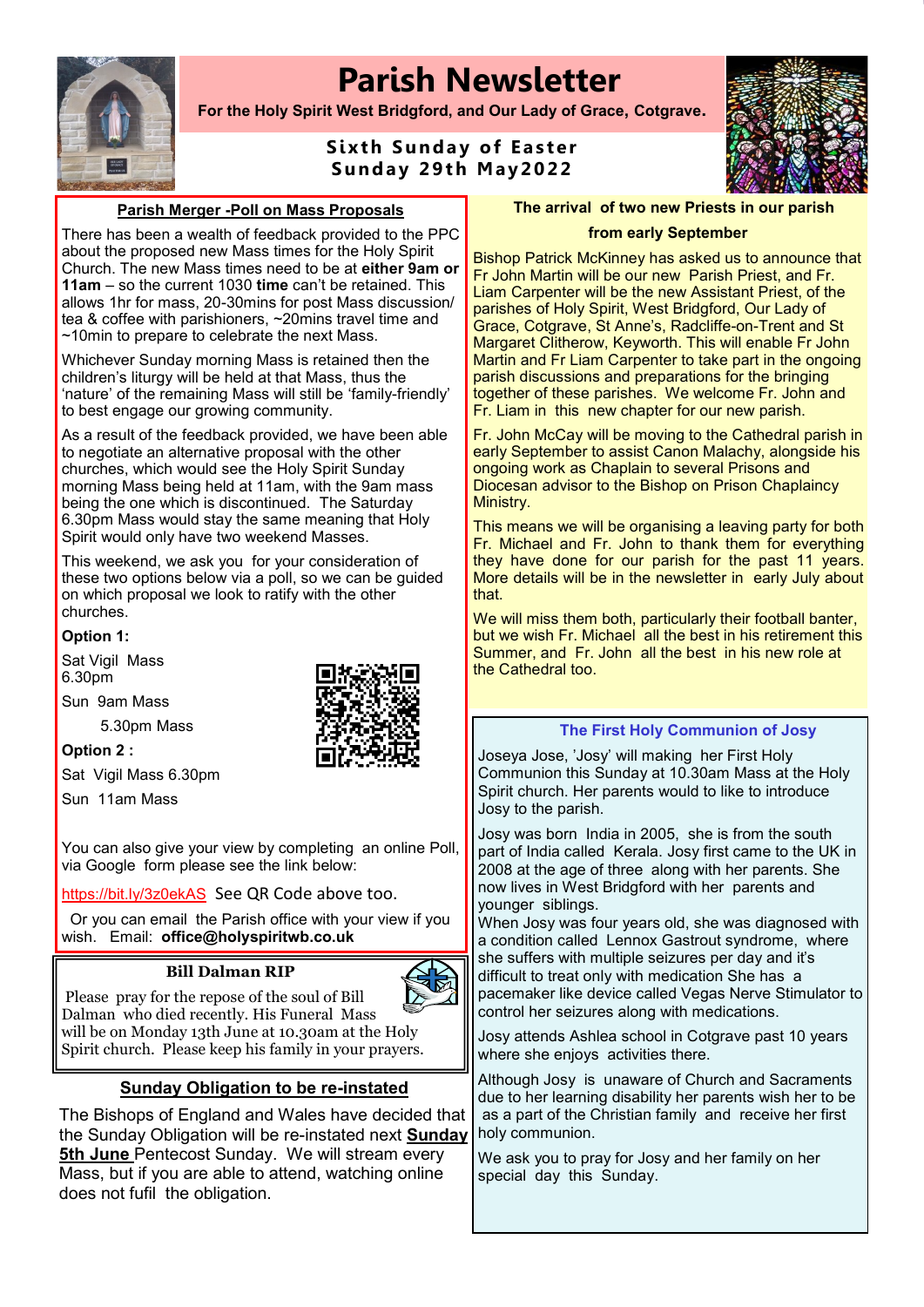| <b>Mary of May</b>                                                        |                                                                                  | CONTACT DETAILS OF HOLY SPIRIT GROUPS / ORGS.        |                                                            |
|---------------------------------------------------------------------------|----------------------------------------------------------------------------------|------------------------------------------------------|------------------------------------------------------------|
| A simple life is not an empty life.                                       |                                                                                  | Baby and Toddler Group -                             | <b>Olivia Theobald Vella</b>                               |
| A dedicated life is not a hidden life                                     |                                                                                  | Email:                                               | HStoddlergroup@gmail.com                                   |
| Mary of dialogue with Gabriel                                             |                                                                                  | Brownies-                                            | Claire Spencer Tel: 9142508                                |
|                                                                           | Mary of accompaniment with Elizabeth                                             | The Burundi Project-                                 | Jim Madden Tel: 914 2370                                   |
|                                                                           | Mary of respect with Joseph                                                      | Cafod-                                               | Liz Bonner Tel: 07914 787030                               |
| Mary of tenderness with Jesus                                             |                                                                                  | Catenians -                                          | John Sneyd Tel: 9816769                                    |
| Mary on the road to Egypt                                                 |                                                                                  |                                                      | Please see the new website www.nottinghamcatenians.org     |
| Mary at the feast of Cana                                                 |                                                                                  | Children's Liturgy -                                 | Jane Barrett Tel: 07785574975                              |
| Mary of the cross in Jerusalem                                            |                                                                                  |                                                      | Cricket Team- David Paton - (David.Paton@nottingham.ac.uk) |
| Mary of the resurrection in Galilee<br>Mary of the community at Pentecost |                                                                                  | Cubs-                                                | Jeremy Fenn Tel: 07764 830794                              |
| Mary of the communication at Ascension                                    |                                                                                  | Fellowship Group-                                    | Mary Elliot Smith Tel: 9149473                             |
| Mary of silence                                                           |                                                                                  | Golf Society-                                        | John Carolan Tel: 07764285863                              |
|                                                                           | Mary, mother, sister and companion                                               | Guides-                                              | Email: 10thwbguides@gmail.com                              |
|                                                                           | walk with us. Amen                                                               | H.S. Badminton-                                      | <b>Marina Johnson Tel: 0115 8373164</b>                    |
|                                                                           | Cristina Inogés Sanz (Zaragoza, Spain)                                           | H.S. Celtic Football-                                | Simon Le Ruez Tel: 07796 234928                            |
|                                                                           |                                                                                  | H.S. PPC -                                           | Angela Fenn Tel: 07920 149140                              |
| <b>UCM MEETING</b>                                                        |                                                                                  | Safeguarding Rep: Catherine Giavarini                |                                                            |
| Our next meeting is on Wednesday 1st June                                 |                                                                                  | Email: Catherine.GiavariniPSR@dioceseofnottingham.uk |                                                            |
| at 2pm in the Social Centre.                                              |                                                                                  | Rainbows-                                            | Rebecca Adamson Tel: 07818 599 074                         |
|                                                                           | Tea, cake and scones will be served<br>to celebrate the Queen's Platinum Jubilee | Scouts-                                              |                                                            |
|                                                                           |                                                                                  |                                                      | Margaret Walker Tel: 9899553                               |
| Please bring an item for the Food Bank if you can                         |                                                                                  | $S.V.P. -$                                           | Cristina Lira Tel: 07985481869                             |
|                                                                           | <b>Thank you</b>                                                                 | U.C.M.-                                              | Maureen Doodson Tel: 8914601                               |
|                                                                           |                                                                                  | Social Centre Bookings- Catherine Giavarini          |                                                            |
|                                                                           |                                                                                  | Email- office@holyspiritwb.co.uk                     |                                                            |
|                                                                           | WEBSITES - Parish: www. holyspiritwb.org                                         | Tel: 07854 233172 (Mon-Fri)                          |                                                            |
| www.ourladyofgracecotgrave.org                                            |                                                                                  | Newsletter Editor: Catherine Giavarini               |                                                            |
| Deanery: www.nottsmeastdeanery.org                                        |                                                                                  | Email: office@holyspiritwb.co.uk                     |                                                            |
| Diocese: www.nottingham-diocese.org.uk                                    |                                                                                  |                                                      |                                                            |
|                                                                           | TWITTER: West B+Cotgrave RC @holyspiritwb                                        |                                                      |                                                            |
|                                                                           |                                                                                  |                                                      |                                                            |
| <b>PARISH CHURCHES</b>                                                    |                                                                                  |                                                      | CONTACT DETAILS FOR OUR LADY GRACE GROUPS                  |
| The Holy Spirit                                                           | Our Lady of Grace                                                                | Children's Liturgy-                                  | Karen Richards Tel: 9374565                                |
| Melton Road                                                               | Candelby Lane                                                                    | Safeguarding Rep-                                    | Karen Richards Tel: 9374565                                |
| West Bridgford                                                            | Cotgrave                                                                         | Cafod -                                              | Eileen Widdicks Tel: 9892882                               |
| Nottingham                                                                | Nottingham                                                                       | Traidcraft-                                          | Lynne Harrison Tel: 9235460                                |
| NG2 7JW                                                                   | <b>NG12 3JG</b>                                                                  | Cotgrave PPC-                                        | Anne Ferguson Tel: 9892693                                 |
| <b>CLERGY TEAM</b>                                                        |                                                                                  | SVP-                                                 | Michael Jennings Tel: 9374307                              |
| Parish Priest-Fr. Michael Brown Tel: 0115 9814271                         |                                                                                  |                                                      |                                                            |
| Assistant Priest-Fr. John McCay Tel:0115 9810320                          |                                                                                  | Primary School                                       | Senior School                                              |
| 29 Charnwood Grove, West Bridgford, Nottingham NG2                        |                                                                                  | <b>St Edmund Campion</b>                             | The Becket School                                          |
| 7NT. Email Fr. Michael or Fr. John at;                                    |                                                                                  | <b>Head Teacher</b>                                  | <b>Head Teacher</b>                                        |
| frmichael@holyspiritwb.org                                                |                                                                                  | Mrs A. Blake                                         | Mr P. Grieg                                                |
| frjohn@holyspiritwb.org                                                   |                                                                                  | Tel: 0115 9147889                                    | Tel: 0115 9824280                                          |
|                                                                           |                                                                                  |                                                      |                                                            |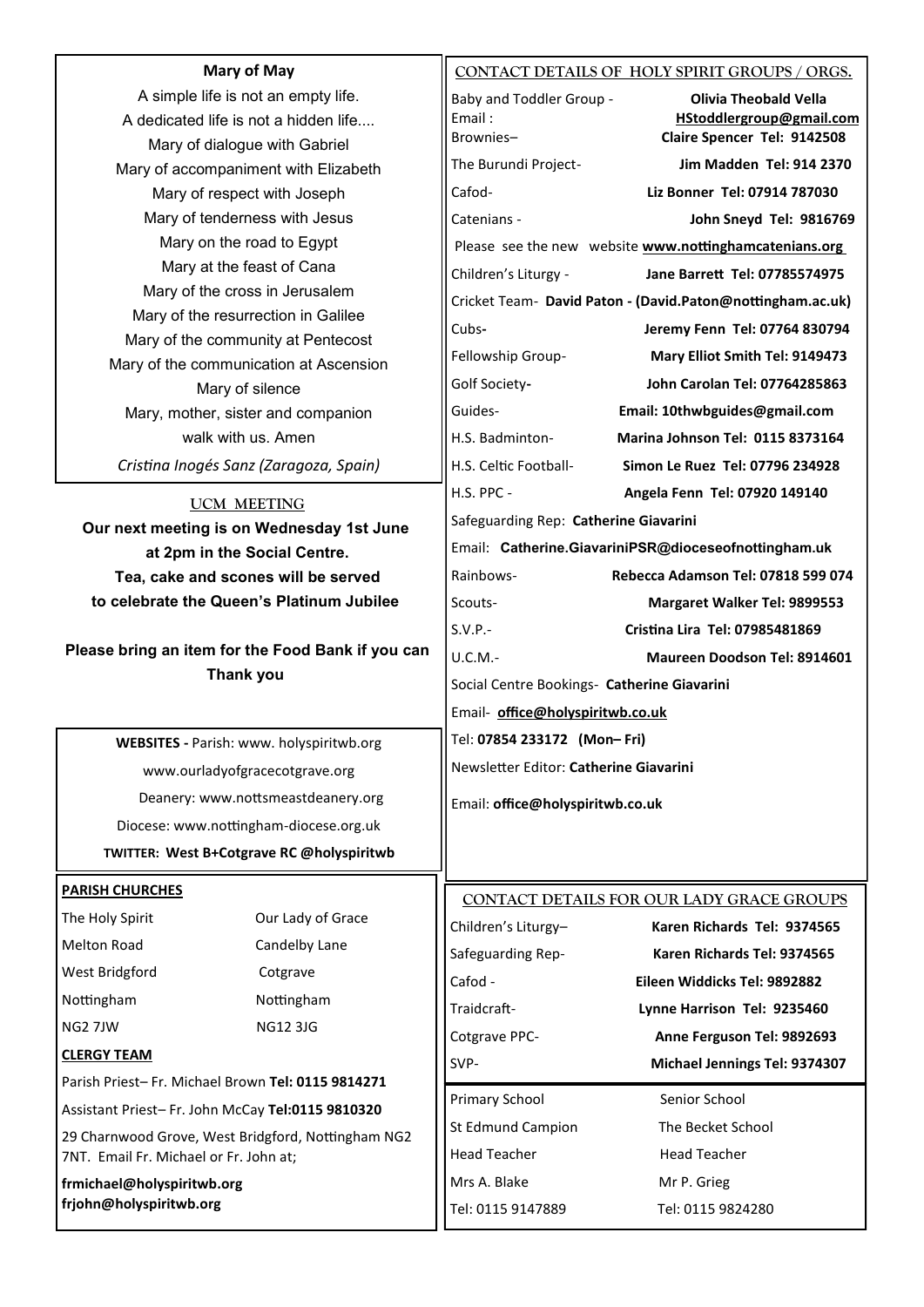|                                                                                  | Diary for Week Commencing 29th May                                                                                                                                                                                                                           | Social Centre Diary                       |
|----------------------------------------------------------------------------------|--------------------------------------------------------------------------------------------------------------------------------------------------------------------------------------------------------------------------------------------------------------|-------------------------------------------|
| Sun 29th May<br>Seventh Sunday of<br>Easter                                      | Holy Spirit (Sat) 6.30pm Mass-The People of the Parish<br>9am Mass- Family Intention- Madden<br>10.30am-Mary Gordon RIP<br>First Holy Communion of Joseiye Jose<br>12 Noon Baptism-Lara Sophie Quigg<br>Our Lady of Grace 11am Mass-John McKerr RIP (Anniv.) | Children 's Liturgy during Mass<br>(Hall) |
| Mon 30th May<br>Easter Feria                                                     | Holy Spirit 7.30pm Mass-Ros Woods Intentions                                                                                                                                                                                                                 |                                           |
| Tues 31st May<br>The Visitation of The<br>Blessed Virgin Mary<br>(FEAST)         | Holy Spirit 9.15am Mass- Tatum Clark Recovery<br>(Followed by Exposition until 10.30am)                                                                                                                                                                      | 9am-4pm- Dementia Social (Hall)           |
| Wed 1st June<br>St Justin, martyr<br>(Mem.)                                      | Holy Spirit<br>9.15am Mass-Ronnie and Mary Jahina                                                                                                                                                                                                            | Coffee after Mass                         |
| Thurs 2nd June<br>Easter Feria                                                   | Holy Spirit 9.15am Mass- Alan McWilliam RIP<br>(Rosary after Mass)<br>1.30pm Wedding Service-<br>Thomas Middleton & Clair Turner.                                                                                                                            |                                           |
| Fri 3rd June<br>St Charles Lwanga and<br>Companions, Martyrs of<br>Uganda (Mem.) | Holy Spirit<br>6.30pm-Exposition<br>7pm-7.15pm -Confessions<br>7.20pm Benediction<br>7.30pm Mass-                                                                                                                                                            |                                           |
| Sat 4th June<br>Easter Feria                                                     | Holy Spirit<br>9.15am Mass-<br>9.45am-10.15am-Confessions<br>6.30pm Mass-Anita Bridges RIP                                                                                                                                                                   |                                           |
| Sun 5th June<br>Pentecost Sunday<br>(SOLEMNITY)                                  | Holy Spirit 9am Mass- Paul Moran RIP (8th Anniv)<br>10.30am Mass- Joana and Petras Jokubauskai RIP<br>and Jonas Petraitis RIP<br>Our Lady of Grace 11am Mass-                                                                                                |                                           |

# **SEVENTH SUNDAY OF EASTER**